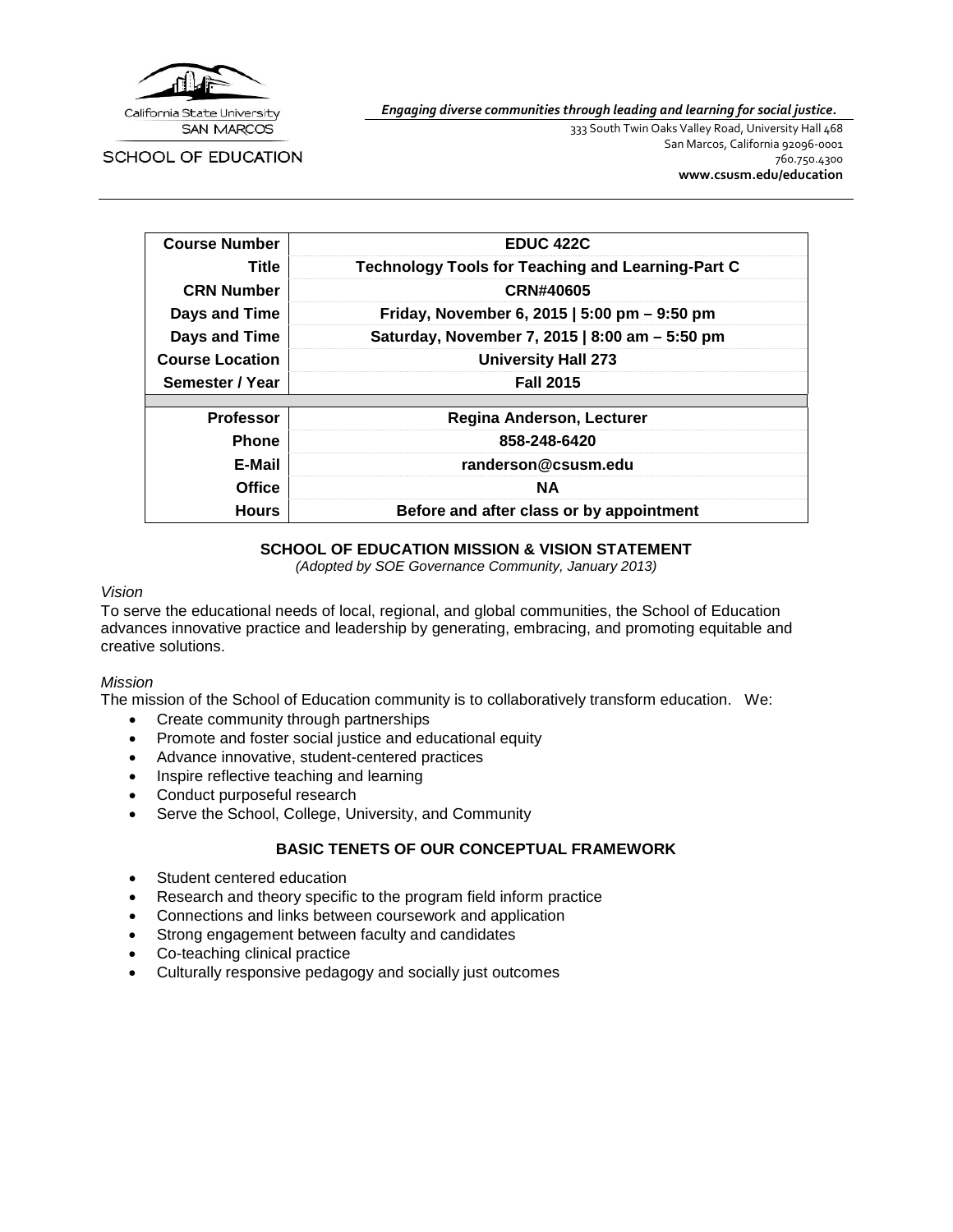# **TABLE OF CONTENTS**

| ISTE National Educational Technology Standards (NETS.T) and Performance Indicators for Teachers4 |  |
|--------------------------------------------------------------------------------------------------|--|
|                                                                                                  |  |
|                                                                                                  |  |
|                                                                                                  |  |
|                                                                                                  |  |
|                                                                                                  |  |
|                                                                                                  |  |
|                                                                                                  |  |
|                                                                                                  |  |
|                                                                                                  |  |
|                                                                                                  |  |
|                                                                                                  |  |
|                                                                                                  |  |
|                                                                                                  |  |
|                                                                                                  |  |
|                                                                                                  |  |
|                                                                                                  |  |
|                                                                                                  |  |
|                                                                                                  |  |
|                                                                                                  |  |
|                                                                                                  |  |
|                                                                                                  |  |
|                                                                                                  |  |
|                                                                                                  |  |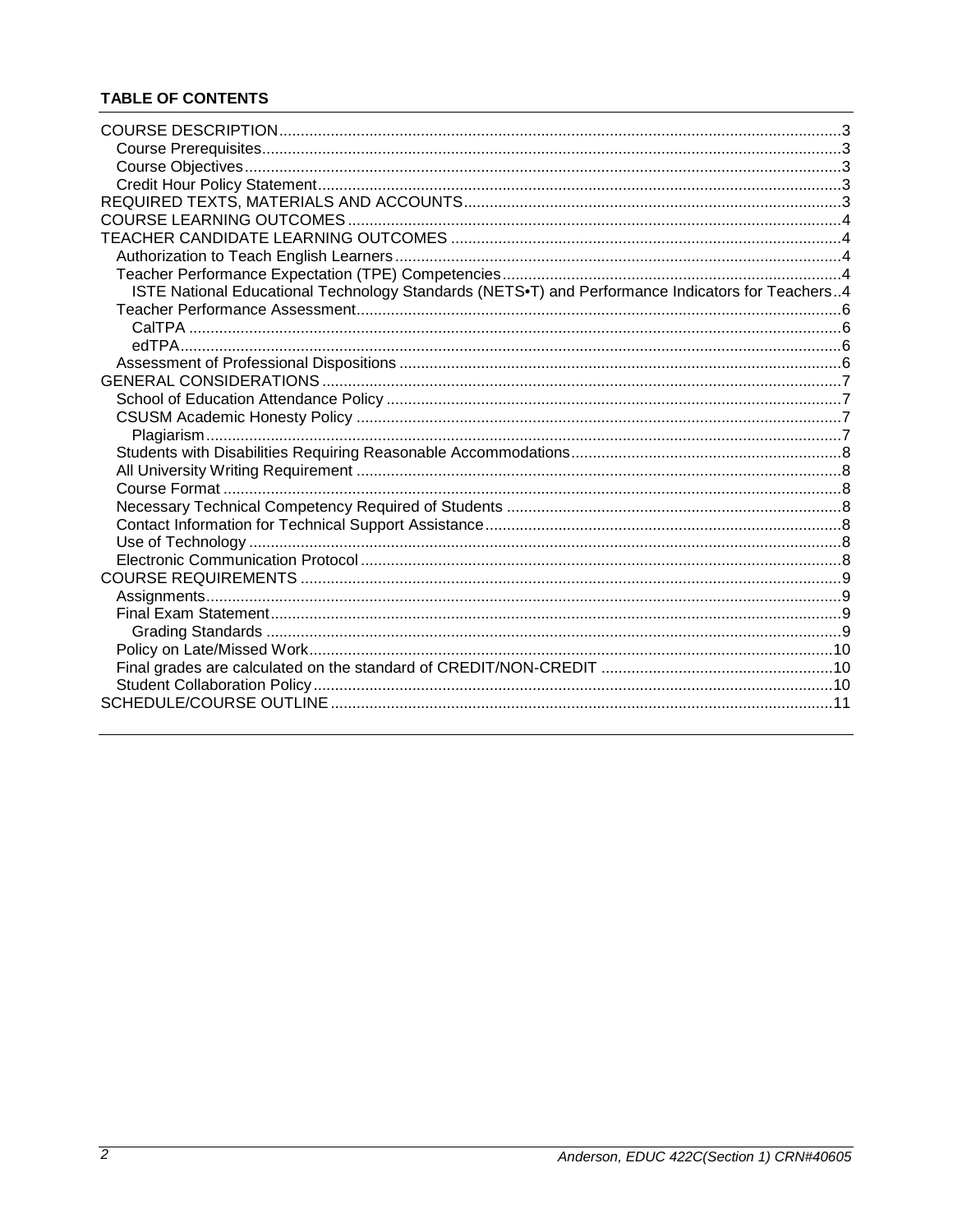## **COURSE DESCRIPTION**

<span id="page-2-0"></span>Equivalent to the third third of EDUC 422. Focuses on development of the electronic portfolio, the culminating requirement for the credential program. Students will begin the process of developing their portfolio, which is continued in the credential program. *Graded credit/no credit. May not be taken for credit by students who have received credit for EDUC E494L. May be repeated for a total of three (3) units. Prerequisites: EDUC 422A and EDUC 422B or EDUC 422.*

NOTE: The EDUC 422 course prepares teacher candidates to apply specific educational technology-based applications in methods courses for implementation in teaching and learning with students as well as to their own professional growth. When entering the teacher education program, School of Education faculty assume teacher candidates have competency in the applications covered in this course, and, therefore, will make assignments requiring teacher candidates to apply these skills.

## <span id="page-2-1"></span>**Course Prerequisites**

The prerequisite for this course is completion of the campus-wide computer competency requirement (CCR) or having successfully completed EDUC 422A and EDUC 422B or EDUC 422 with a grade C+ or above.

#### <span id="page-2-2"></span>**Course Objectives**

Teacher candidates will demonstrate competency in:

- Meeting the National Educational Technology Standards for Teachers (NETS•T) outlined below at a basic level of proficiency;
- Using a variety of educational technology tools that are applied in teaching and learning within the credential program and used in public school settings.

#### <span id="page-2-3"></span>**Credit Hour Policy Statement**

Per the University Credit Hour Policy:

• EDUC 422AC is a 1-unit hybrid course in which students are expected to spend a total minimum of 45 hours engaged in learning through a combination of face-to-face time, out-of-class time, and online work. Students will attend 15 hours of face-to-face instructional time and dedicate a minimum of 10 hours each week of out-of-class and online work time associated with the face-to-face sessions.

## **REQUIRED TEXTS, MATERIALS AND ACCOUNTS**

<span id="page-2-4"></span>There is no required text for this course. Instead, you will need the following:

- TaskStream Account: You will register for a TaskStream account and pay for your membership fee online.
- File storage: Cloud storage or a mass storage device, e.g., USB flash drive (8 GB or larger)
- Use of campus email account and Cougar Course for course communication (provided free)

NOTE: It is not necessary to purchase the educational software, as many of the specific software titles are available on the Web in demo-version and/or available on campus.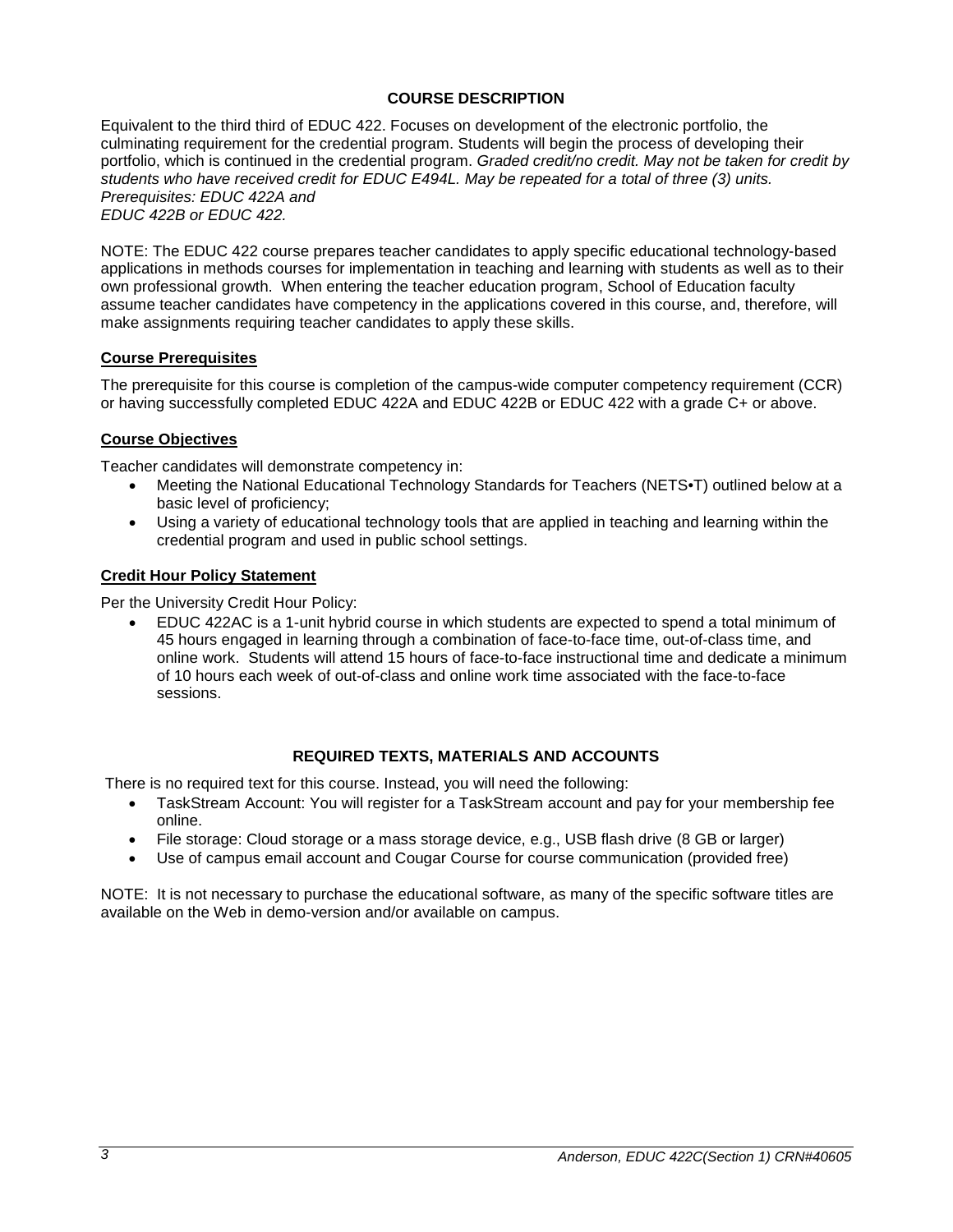## **COURSE LEARNING OUTCOMES**

<span id="page-3-0"></span>Upon successful completion of this course, students will (be able to):

- effectively use technology-based applications and digital tools to provide learning opportunities for K-12 students.
- communicate with peers using online forums and blog posts to reflect and respond to articles based on topics regarding technology in education.
- work in collaborative groups of students to produce a video for classroom use. Students will learn how to create storyboards, use digital video cameras, edit video clips, and prepare a project for sharing electronically.
- organize course activities and assignments on a spreadsheet and in a digital portfolio. Students reflect on ISTE NETS 1-5 and select course artifacts to show evidence for meeting TPE 14,which is based on NETS•T.

# **TEACHER CANDIDATE LEARNING OUTCOMES**

#### <span id="page-3-2"></span><span id="page-3-1"></span>**Authorization to Teach English Learners**

This credential program has been specifically designed to prepare teachers for the diversity of languages often encountered in California public school classrooms. The authorization to teach English learners is met through the infusion of content and experiences within the credential program, as well as additional coursework. Candidates successfully completing this program receive a credential with authorization to teach English learners. *(Approved by CCTC in SB 2042 Program Standards, August 02)*

# <span id="page-3-3"></span>**Teacher Performance Expectation (TPE) Competencies**

The course objectives, assignments, and assessments have been aligned with the CTC standards for Single Subject, Multiple Subject, and Special Education Credential. This course is designed to help teachers seeking a California teaching credential to develop the skills, knowledge, and attitudes necessary to assist schools and district in implementing effective programs for all students. The successful candidate will be able to merge theory and practice in order to realize a comprehensive and extensive educational program for all students. You will be required to formally address the following TPEs in this course: The following TPEs are also addressed in this course:

- TPE 4 Making Content Accessible (NETS•T I and II)
- TPE 5 Student Engagement (NETS•T I and II)
- TPE 6 Developmentally Appropriate Teaching Practices (NETS•T I and II)
- TPE 7 Teaching English Language Learners (NETS•T II and IV)
- TPE 12 Professional, Legal, and Ethical Obligations (NETS•T IV)
- TPE 13 Professional Growth (NETS•T V)

The course also addresses Special Education Standards by California Commission on Teacher Credentialing:

- Multiple and Single Subject Program Standard 13: Preparation to Teach Special Populations (Students with Special Needs) in the General Education Classroom
- Preliminary Education Specialist Program Design Standard 6: Using Educational and Assistive **Technology**

#### <span id="page-3-4"></span>**ISTE National Educational Technology Standards (NETS•T) and Performance Indicators for Teachers**

Effective teachers model and apply the National Educational Technology Standards for Students (NETS•S) as they design, implement, and assess learning experiences to engage students and improve learning; enrich professional practice; and provide positive models for students, colleagues, and the community. All teachers should meet the following standards and performance indicators. Teachers: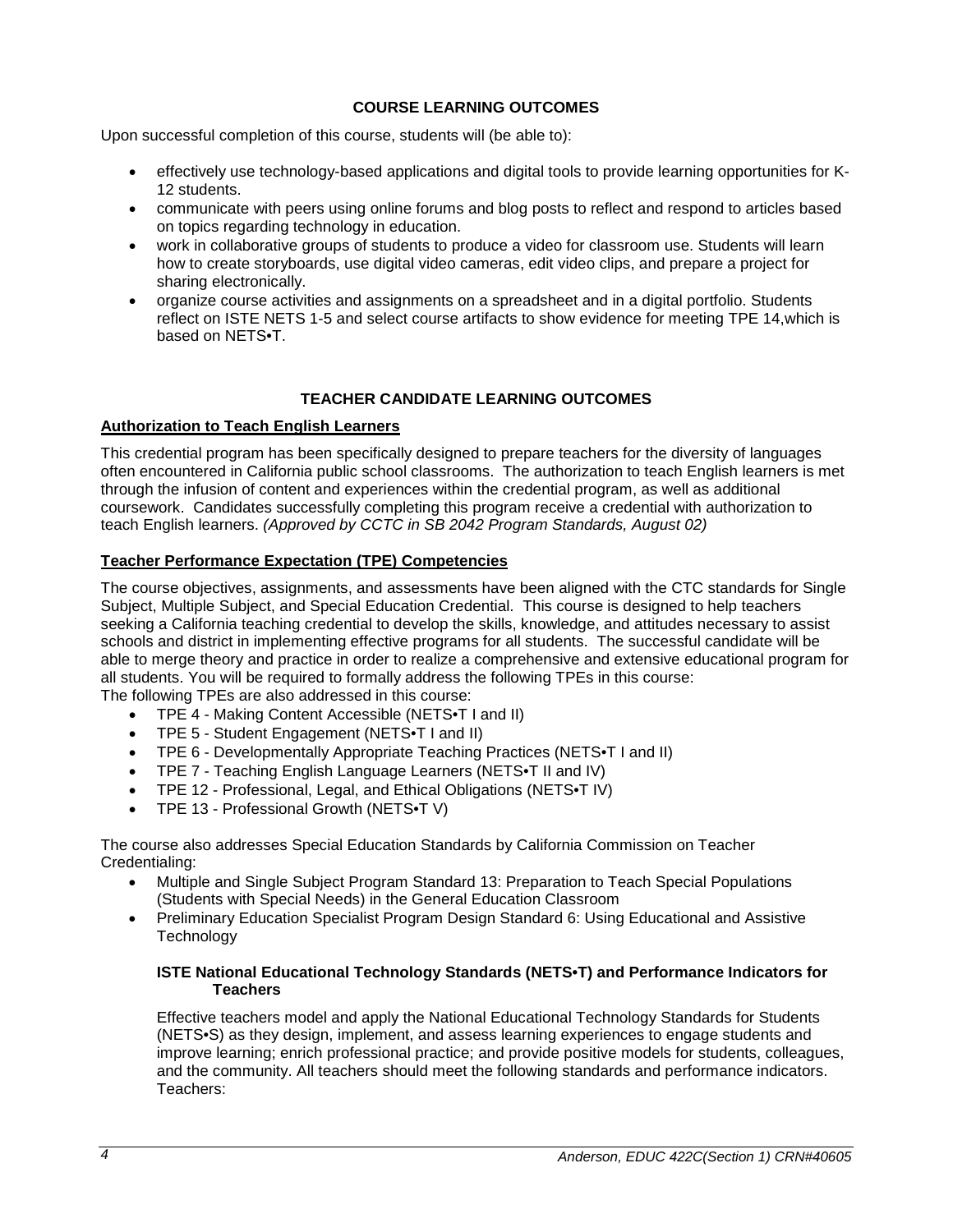# **I. Facilitate and Inspire Student Learning and Creativity**

Teachers use their knowledge of subject matter, teaching and learning, and technology to facilitate experiences that advance student learning, creativity, and innovation in both face-to-face and virtual environments. Teachers:

- **a.** promote, support, and model creative and innovative thinking and inventiveness
- **b.** engage students in exploring real-world issues and solving authentic problems using digital tools and resources
- **c.** promote student reflection using collaborative tools to reveal and clarify students' conceptual understanding and thinking, planning, and creative processes
- **d.** model collaborative knowledge construction by engaging in learning with students, colleagues, and others in face-to-face and virtual environments

# **II. Design and Develop Digital-Age Learning Experiences and Assessments**

Teachers design, develop, and evaluate authentic learning experiences and assessments incorporating contemporary tools and resources to maximize content learning in context and to develop the knowledge, skills, and attitudes identified in the NETS•S. Teachers:

- **a.** design or adapt relevant learning experiences that incorporate digital tools and resources to promote student learning and creativity
- **b.** develop technology-enriched learning environments that enable all students to pursue their individual curiosities and become active participants in setting their own educational goals, managing their own learning, and assessing their own progress
- **c.** customize and personalize learning activities to address students' diverse learning styles, working strategies, and abilities using digital tools and resources
- **d.** provide students with multiple and varied formative and summative assessments aligned with content and technology standards and use resulting data to inform learning and teaching

## **III. Model Digital-Age Work and Learning**

Teachers exhibit knowledge, skills, and work processes representative of an innovative professional in a global and digital society. Teachers:

- **a.** demonstrate fluency in technology systems and the transfer of current knowledge to new technologies and situations
- **b.** collaborate with students, peers, parents, and community members using digital tools and resources to support student success and innovation
- **c.** communicate relevant information and ideas effectively to students, parents, and peers using a variety of digital-age media and formats
- **d.** model and facilitate effective use of current and emerging digital tools to locate, analyze, evaluate, and use information resources to support research and learning

## **IV. Promote and Model Digital Citizenship and Responsibility**

Teachers understand local and global societal issues and responsibilities in an evolving digital culture and exhibit legal and ethical behavior in their professional practices. Teachers:

- **a.** advocate, model, and teach safe, legal, and ethical use of digital information and technology, including respect for copyright, intellectual property, and the appropriate documentation of sources
- **b.** address the diverse needs of all learners by using learner-centered strategies and providing equitable access to appropriate digital tools and resources
- **c.** promote and model digital etiquette and responsible social interactions related to the use of technology and information
- **d.** develop and model cultural understanding and global awareness by engaging with colleagues and students of other cultures using digital-age communication and collaboration tools

## **V. Engage in Professional Growth and Leadership**

Teachers continuously improve their professional practice, model lifelong learning, and exhibit leadership in their school and professional community by promoting and demonstrating the effective use of digital tools and resources. Teachers: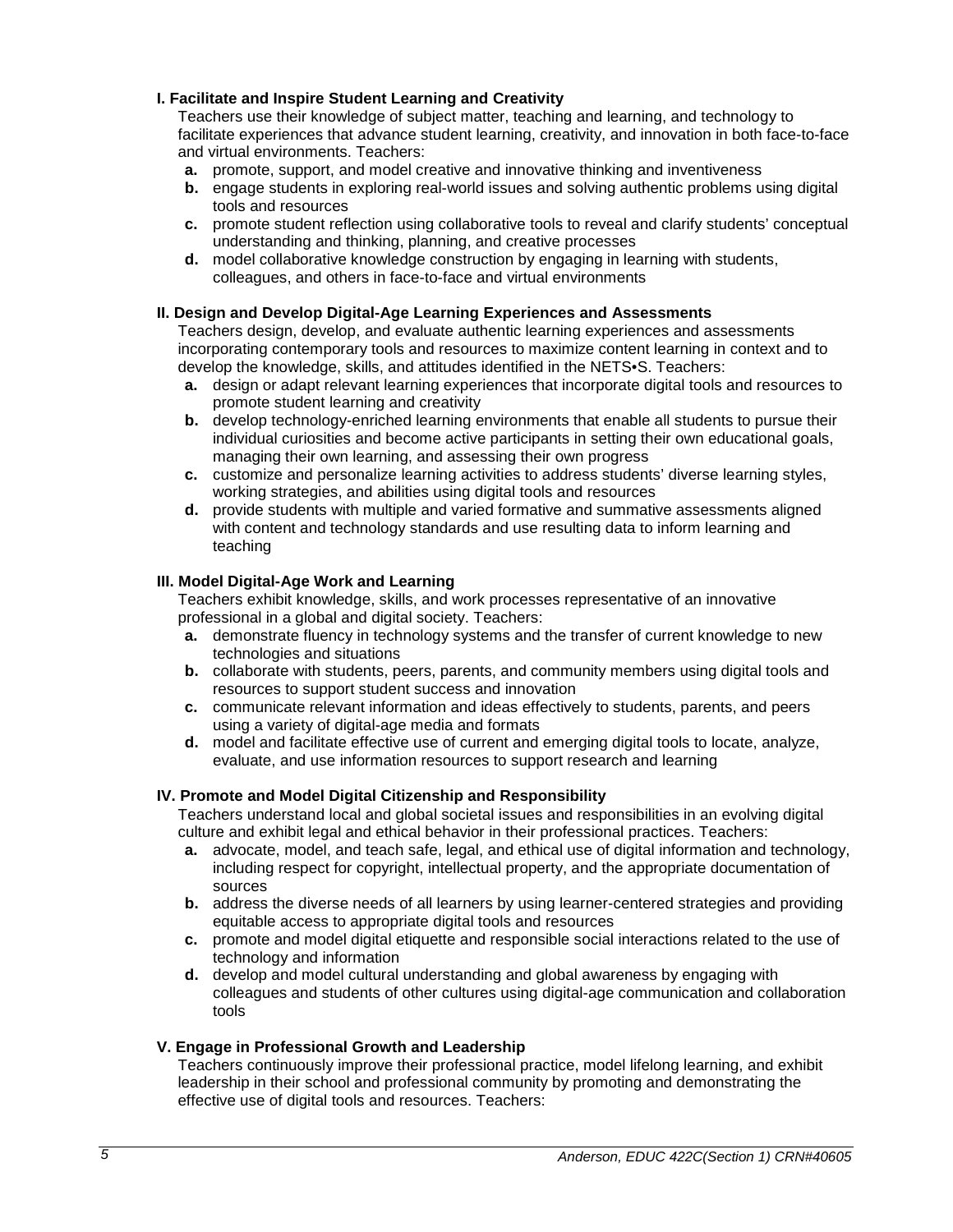- **a.** participate in local and global learning communities to explore creative applications of technology to improve student learning
- **b.** exhibit leadership by demonstrating a vision of technology infusion, participating in shared decision making and community building, and developing the leadership and technology skills of others
- **c.** evaluate and reflect on current research and professional practice on a regular basis to make effective use of existing and emerging digital tools and resources in support of student learning
- **d.** contribute to the effectiveness, vitality, and self-renewal of the teaching profession and of their school and community

*ISTE (International Society for Technology in Education), 2008* [\(http://www.iste.org/docs/pdfs/nets-t](http://www.iste.org/docs/pdfs/nets-t-standards.pdf)[standards.pdf\)](http://www.iste.org/docs/pdfs/nets-t-standards.pdf)

## <span id="page-5-0"></span>**Teacher Performance Assessment**

Beginning July 1, 2008 all California credential candidates must successfully complete a state-approved Teacher Performance Assessment (TPA), as part of the credential program of preparation. During the 2015- 16 academic year the CSUSM credential programs will use either the CalTPA (California Teacher Performance Assessment) or the edTPA (Educative Teacher Performance Assessment).

<span id="page-5-1"></span>Check with your program coordinator to determine which assessment is used for your credential program.

# **CalTPA**

To assist with your successful completion of the CalTPA, a series of informational seminars are offered over the course of the program. TPA related questions and logistical concerns are to be addressed during the seminars. Your attendance to TPA seminars will greatly contribute to your success on the assessment. The CalTPA Candidate Handbook, TPA seminar schedule, and other TPA support materials may be found on the SOE website:

<http://www.csusm.edu/education/CalTPA/ProgramMaterialsTPA.html>

## <span id="page-5-2"></span>**edTPA**

Beginning in fall 2015, for newly entering initial candidates, the CSUSM assessment system is the edTPA. To assist with your successful completion of the edTPA, a capstone class is part of your curriculum. In this class edTPA related questions and logistical concerns are addressed. Additional support materials are available on the edTPA website: [http://www.edtpa.com/PageView.aspx?f=GEN\\_Candidates.html](http://www.edtpa.com/PageView.aspx?f=GEN_Candidates.html)

Additionally, to support your success in your credential program and with TPA, SOE classes use common pedagogical language, lesson plans (lesson designs), and unit plans (unit designs).

## <span id="page-5-3"></span>**Assessment of Professional Dispositions**

Assessing a candidate's dispositions within a professional preparation program is recognition that teaching and working with learners of all ages requires not only specific content knowledge and pedagogical skills, but positive attitudes about multiple dimensions of the profession. The School of Education has identified six dispositions – social justice and equity, collaboration, critical thinking, professional ethics, reflective teaching and learning, and life-long learning—and developed an assessment rubric. For each dispositional element, there are three levels of performance - *unacceptable*, *initial target*, and *advanced target*. The description and rubric for the three levels of performance offer measurable behaviors and examples.

The assessment is designed to provide candidates with ongoing feedback for their growth in professional dispositions and includes a self-assessment by the candidate. The dispositions and rubric are presented, explained and assessed in one or more designated courses in each program as well as in clinical practice. Based upon assessment feedback candidates will compose a reflection that becomes part of the candidate's Teaching Performance Expectation portfolio. Candidates are expected to meet the level of *initial target* during the program.

.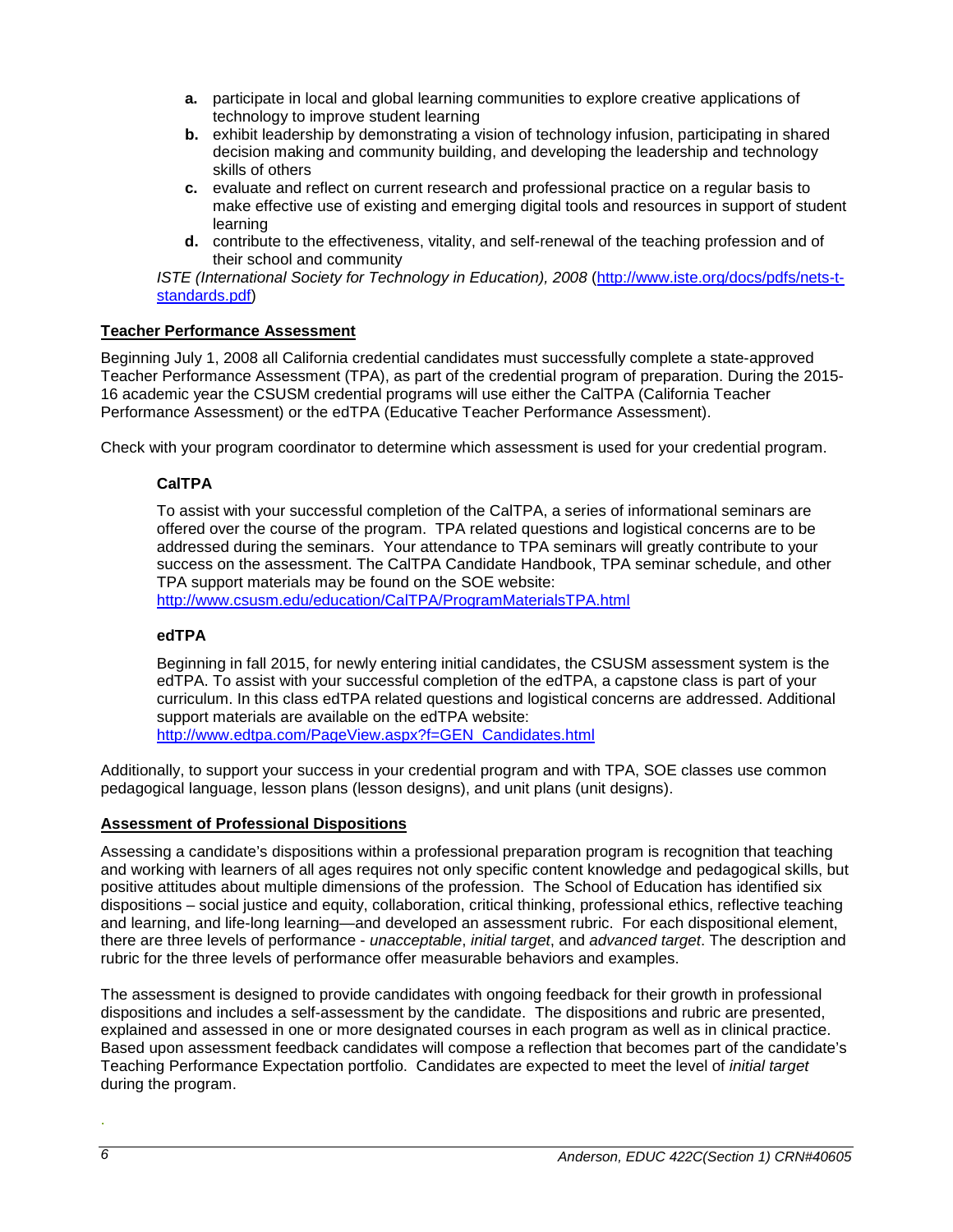# **GENERAL CONSIDERATIONS**

## <span id="page-6-1"></span><span id="page-6-0"></span>**School of Education Attendance Policy**

Due to the dynamic and interactive nature of courses in the School of Education, all candidates are expected to attend all classes and participate actively. At a minimum, candidates must attend more than 80% of class time, or s/he may not receive a passing grade for the course at the discretion of the instructor. Individual instructors may adopt more stringent attendance requirements. Should the candidate have extenuating circumstances, s/he should contact the instructor as soon as possible. *(Adopted by the COE Governance Community, December 1997).*

Teacher education is a professional preparation program. We practice positive professional dispositions. In addition, there will be discussion in each session. Active participation is important for the collective learning of the class members.

Accordingly, if more than 3 hours of class time (including online modules) are missed, a student cannot receive higher than a C+. Excessive tardiness will also result in loss of attendance/participation points. Notifying the instructor does not constitute an excuse. If extraordinary circumstances occur, please make an appointment with the instructor. Remember that communication is the key to success.

In addition to attending course sessions, students may need to use campus resources for some assignments. All students must plan times they can work in labs on campus. Students are required to check campus resources and availability of labs. Mac computers are available in ACD 202, ACD 211, UH 271, UH 273, and SCI2 306 in addition to other locations such as the library  $2^{nd}$  floor. Students are required to use campus issued-email accounts and check email and the class Cougar Course (Moodle) site at least two times per week to communicate with instructor and peers.

## <span id="page-6-2"></span>**CSUSM Academic Honesty Policy**

Students will be expected to adhere to standards of academic honesty and integrity, as outlined in the Student Academic Honesty Policy. All assignments must be original work, clear and error-free. All ideas/material that are borrowed from other sources must have appropriate references to the original sources. Any quoted material should give credit to the source and be punctuated accordingly.

Academic Honesty and Integrity: Students are responsible for honest completion and representation of their work. Your course catalog details the ethical standards and penalties for infractions. There will be zero tolerance for infractions. If you believe there has been an infraction by someone in the class, please bring it to the instructor's attention. The instructor reserves the right to discipline any student for academic dishonesty, in accordance with the general rules and regulations of the university. Disciplinary action may include the lowering of grades and/or the assignment of a failing grade for an exam, assignment, or the class as a whole.

Incidents of Academic Dishonesty will be reported to the Dean of Students. Sanctions at the University level may include suspension or expulsion from the University.

Refer to the full Academic Honesty Policy at:

<span id="page-6-3"></span>[http://www.csusm.edu/policies/active/documents/Academic\\_Honesty\\_Policy.html](http://www.csusm.edu/policies/active/documents/Academic_Honesty_Policy.html)

## **Plagiarism**

As an educator, it is expected that each candidate will do his/her own work, and contribute equally to group projects and processes. Plagiarism or cheating is unacceptable under any circumstances. If you are in doubt about whether your work is paraphrased or plagiarized see the Plagiarism Prevention for Students website [http://library.csusm.edu/plagiarism/index.html.](http://library.csusm.edu/plagiarism/index.html) If there are questions about academic honesty, please consult the University catalog.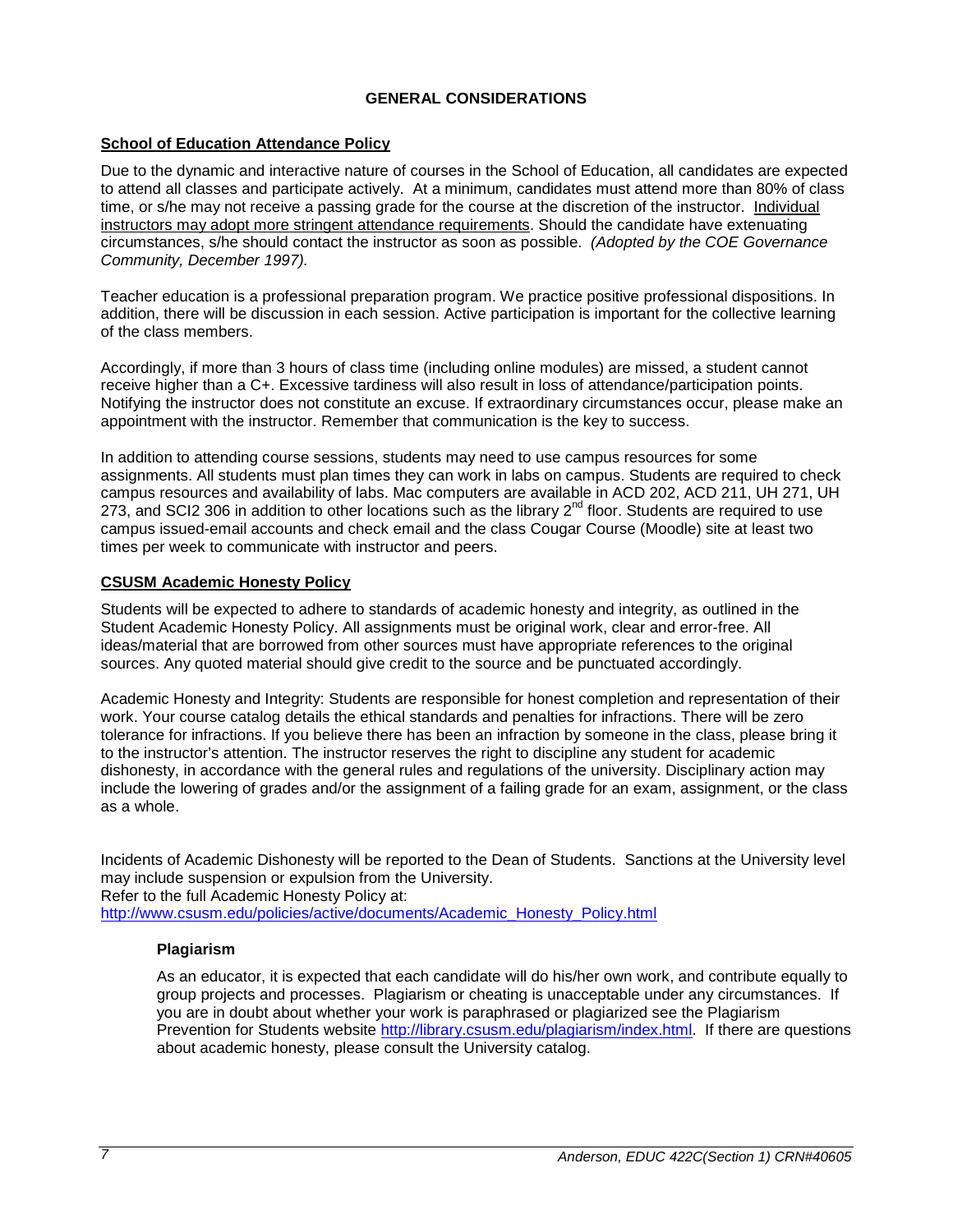# <span id="page-7-0"></span>**Students with Disabilities Requiring Reasonable Accommodations**

Students with disabilities who require reasonable accommodations must be approved for services by providing appropriate and recent documentation to the Office of Disabled Student Services (DSS). This office is located in Craven Hall 4300, and can be contacted by phone at (760) 750-4905, or TTY (760) 750- 4909. Candidates authorized by DSS to receive reasonable accommodations should meet with their instructor during office hours or, in order to ensure confidentiality, in a more private setting.

#### <span id="page-7-1"></span>**All University Writing Requirement**

The CSUSM writing requirement of 850 words for a 1-unit course is met through the completion of course assignments. Therefore, all writing will be looked at for content, organization, grammar, spelling, and format.

If needed, it is suggested that you make an appointment with the Writing Center [\(http://www.csusm.edu/writing\\_center/\)](http://www.csusm.edu/writing_center/) to seek help with writing skills before submitting your written assignments.

#### <span id="page-7-2"></span>**Course Format**

This course is offered in a hybrid (HY) format in which students are expected to spend a total minimum of 45 hours engaged in learning through a combination of face-to-face time, out-of-class time, and online work..

#### <span id="page-7-3"></span>**Necessary Technical Competency Required of Students**

Students need to have basic computing knowledge and skills such as word processing, file and folder organization and storage, e-mail and the Internet.

#### <span id="page-7-4"></span>**Contact Information for Technical Support Assistance**

Customer support for Google Drive software can be located at

[https://support.google.com/drive/?hl=en#topic=14940.](https://support.google.com/drive/?hl=en#topic=14940) Customer support for Taskstream can be reached at 1-800-311-5656. Additionally, the CSUSM Technology Student Help Desk is located in Kellogg 2013 and can be reached at 760-750-6505 (Mon.-Thur. 8am-9pm; Fri. 8am-5pm).

## <span id="page-7-5"></span>**Use of Technology**

Course participants are expected to demonstrate competency in the use of various forms of technology (i.e. word processing, electronic mail, Moodle, use of the Internet, and/or multimedia presentations). Specific requirements for course assignments with regard to technology are at the discretion of the instructor. Keep a digital copy of all assignments for use in your teaching portfolio. All assignments will be submitted online. Details will be given in class.

#### <span id="page-7-6"></span>**Electronic Communication Protocol**

Electronic correspondence is a part of your professional interactions. If you need to contact the instructor, email is often the easiest way to do so. It is my intention to respond to all received e-mails in a timely manner. Please be reminded that e-mail and on-line discussions are a very specific form of communication, with their own nuances and etiquette. For instance, electronic messages sent in all upper case (or lower case) letters, major typos, or slang, often communicate more than the sender originally intended. With that said, please be mindful of all e-mail and on-line discussion messages you send to your colleagues, to faculty members in the School of Education, or to persons within the greater educational community. All electronic messages should be crafted with professionalism and care.

Things to consider:

- Would I say in person what this electronic message specifically says?
- How could this message be misconstrued?
- Does this message represent my highest self?
- Am I sending this electronic message to avoid a face-to-face conversation?

In addition, if there is ever a concern with an electronic message sent to you, please talk with the author in person in order to correct any confusion.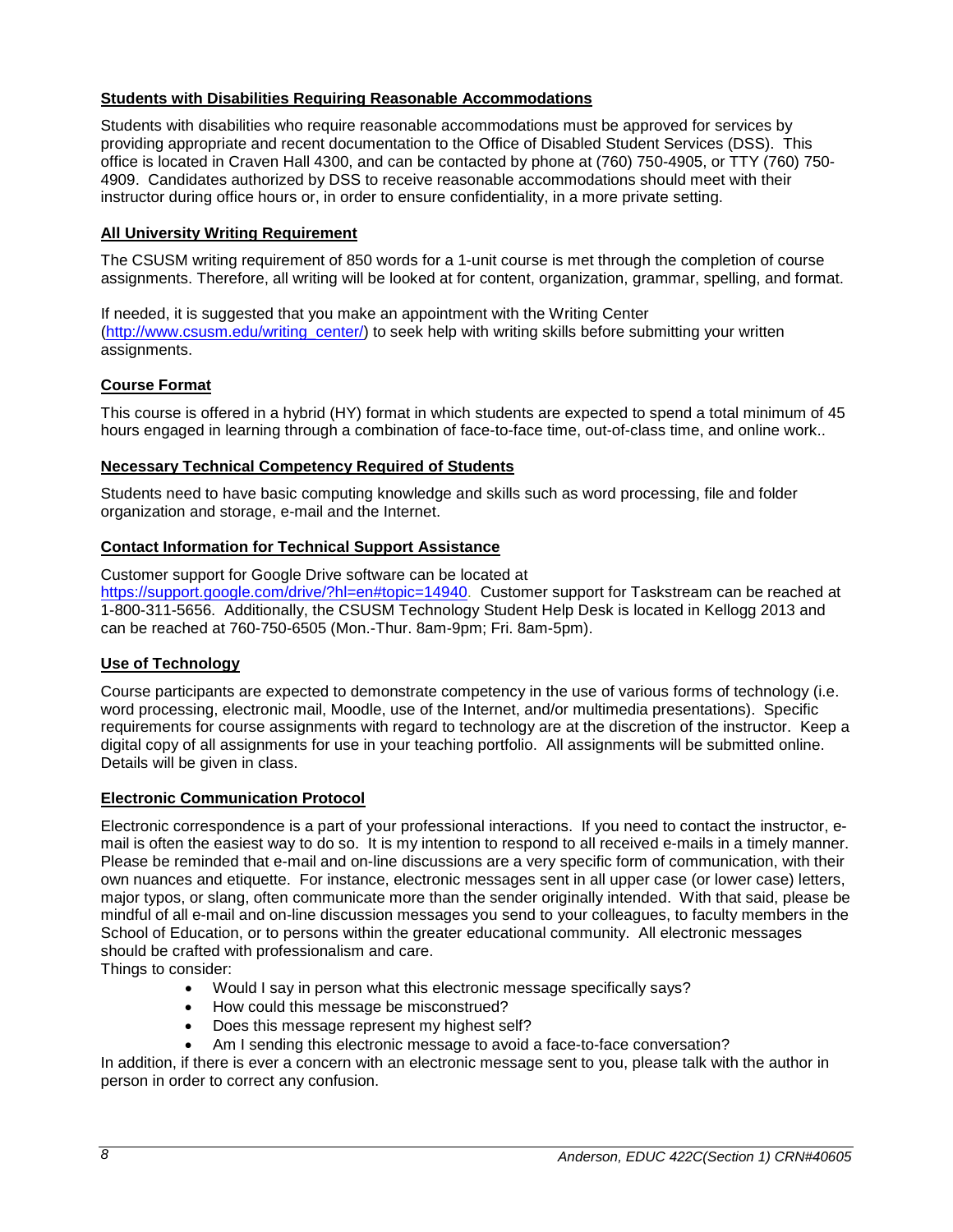# **COURSE REQUIREMENTS**

## <span id="page-8-1"></span><span id="page-8-0"></span>**Assignments**

| <b>Assignment</b>   | <b>Description</b>                                           | Pts | <b>Due</b>                 |
|---------------------|--------------------------------------------------------------|-----|----------------------------|
| Reading             | Reflect on course readings related to NETS and current       | 20  | <b>Entries: 11/11</b>      |
| Reflections &       | issues in educational technology; maintain professional      |     | Comments: 11/14            |
| Comments            | blogs, contribute to online discussions, and apply           |     |                            |
|                     | Netiquette in the process.                                   |     |                            |
| Video Project       | Working in collaborative groups of 3 or 4, students          | 30  | Pitch: 11/6                |
| Pitch, Storyboard,  | produce a video for classroom use. Students will learn       |     |                            |
| & Movie URL         | how to create storyboards, use digital video cameras,        |     | Storyboard: 11/7           |
|                     | edit video clips, and prepare a project for sharing          |     |                            |
|                     | electronically. Final editing will be completed individually |     | Final Movie: 11/28         |
|                     | in order to ensure each student has learned the process.     |     |                            |
|                     | A) Pitch (4 points)                                          |     |                            |
|                     | B) Storyboard (4 points)                                     |     |                            |
|                     | Final Movie and Reflection (22 points)<br>C)                 |     |                            |
| NETS & TPE 14       | Students organize course activities and assignments.         | 40  | Spreadsheet: 11/7          |
| Spreadsheet and     | Students reflect on ISTE NETS 1-5 and select course          |     | <b>NETS 1: 11/7</b>        |
| Narrative           | artifacts to show evidence for meeting TPE 14, which is      |     | NETS 2-3: 11/14            |
| submission on       | based on NETS.T.                                             |     | NETS 4-5: 11/21            |
| TaskStream          | A) Tracking sheet (10 points)                                |     | <b>*FINAL EDITED &amp;</b> |
|                     | B) Completed Narrative with Artifacts & detailed             |     | <b>REVISED NETS</b>        |
|                     | descriptions (30 points)                                     |     | need to be                 |
|                     |                                                              |     | completed &                |
|                     | *Each NETS needs to be approved by me before                 |     | approved by 12/5!          |
|                     | considered "done"!                                           |     |                            |
| Attendance &        | Teacher candidates are expected to have a positive           | 10  | <b>NA</b>                  |
| Professional        | disposition toward teaching and learning. They should        |     |                            |
| <b>Dispositions</b> | help each other and create a positive classroom              |     |                            |
|                     | environment for everyone. This means having a positive       |     |                            |
|                     | attitude in class, being on time and actively engaged in     |     |                            |
|                     | discussions and activities both in class and online.         |     |                            |

TOTAL POINTS POSSIBLE = 100

Detailed information is provided on Cougar Courses. Please note that modifications may occur at the discretion of the instructor. In addition to the assignments described above, performance assessment will be on student's cooperation and flexibility in response to unforeseen challenges and student's ability to perform tasks using a variety of technology tools.

#### <span id="page-8-2"></span>**Final Exam Statement**

There will be no final exam for this course.

#### <span id="page-8-3"></span>**Grading Standards**

Final grades are calculated on the standard of the percentages listed below based on a total of 100 possible points:

| A: 93% - 100% | A-: 90% - 92%       | B+: 87% - 89% | B: 83% - 86%  |
|---------------|---------------------|---------------|---------------|
| B-: 80% - 82% | $C_{+}$ : 77% - 79% | C: 73% - 76%  | C-: 70% - 72% |
| D: 60% - 69%  | F: below 60         |               |               |

All assignments, requirements, due dates and scoring rubrics will be available through Cougar Courses. You are responsible to track your grades and progress in the course. In order to successfully complete this course, all assignments must be completed at an acceptable level noted on assignment directions and rubrics.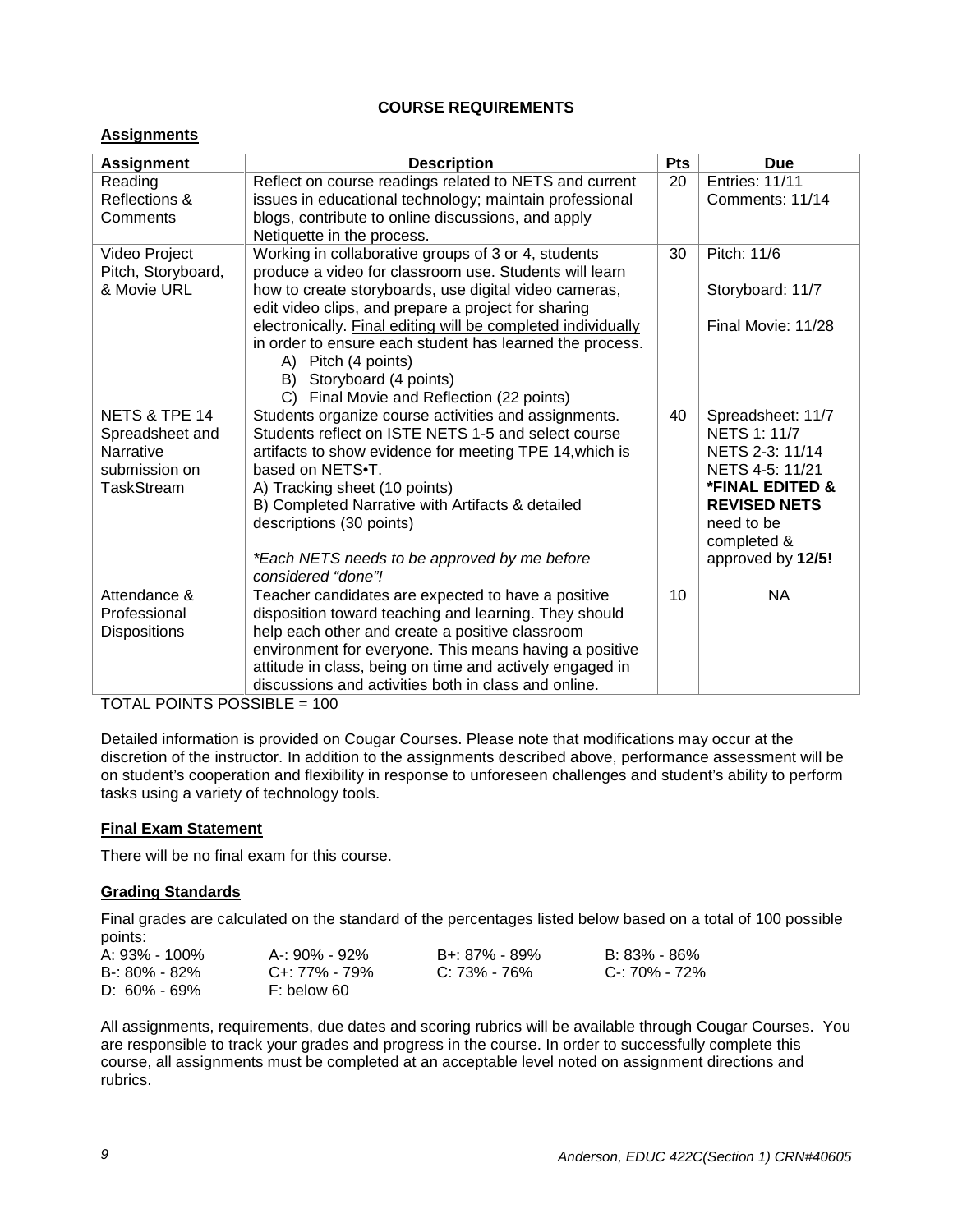# <span id="page-9-0"></span>**Policy on Late/Missed Work**

All assignments are due by 11:55 p.m. on the due date, unless specified otherwise. Points will be deducted from late work as follows: -1 point one day late, -2 two days late, -3 three days late, and so on. After a week, no assignments will be accepted. If extraordinary circumstances occur, please contact the instructor immediately.

#### <span id="page-9-1"></span>**Final grades are calculated on the standard of CREDIT/NON-CREDIT**

Students receive the grade of "CREDIT" if they complete **ALL** assignments and requirements and earn a minimum of 80% of the total possible points. Otherwise, students receive the grade of "NONCREDIT." For example, a student will receive NONCREDIT even if he or she earns 85 points but does not complete the "reading reflections" assignment.

#### <span id="page-9-2"></span>**Student Collaboration Policy**

Students will be required to work together on assignments such as reading and responding to each other's blog posts, as well as a collaborative video presentation. Each course participant should complete all work in an equitable manner.